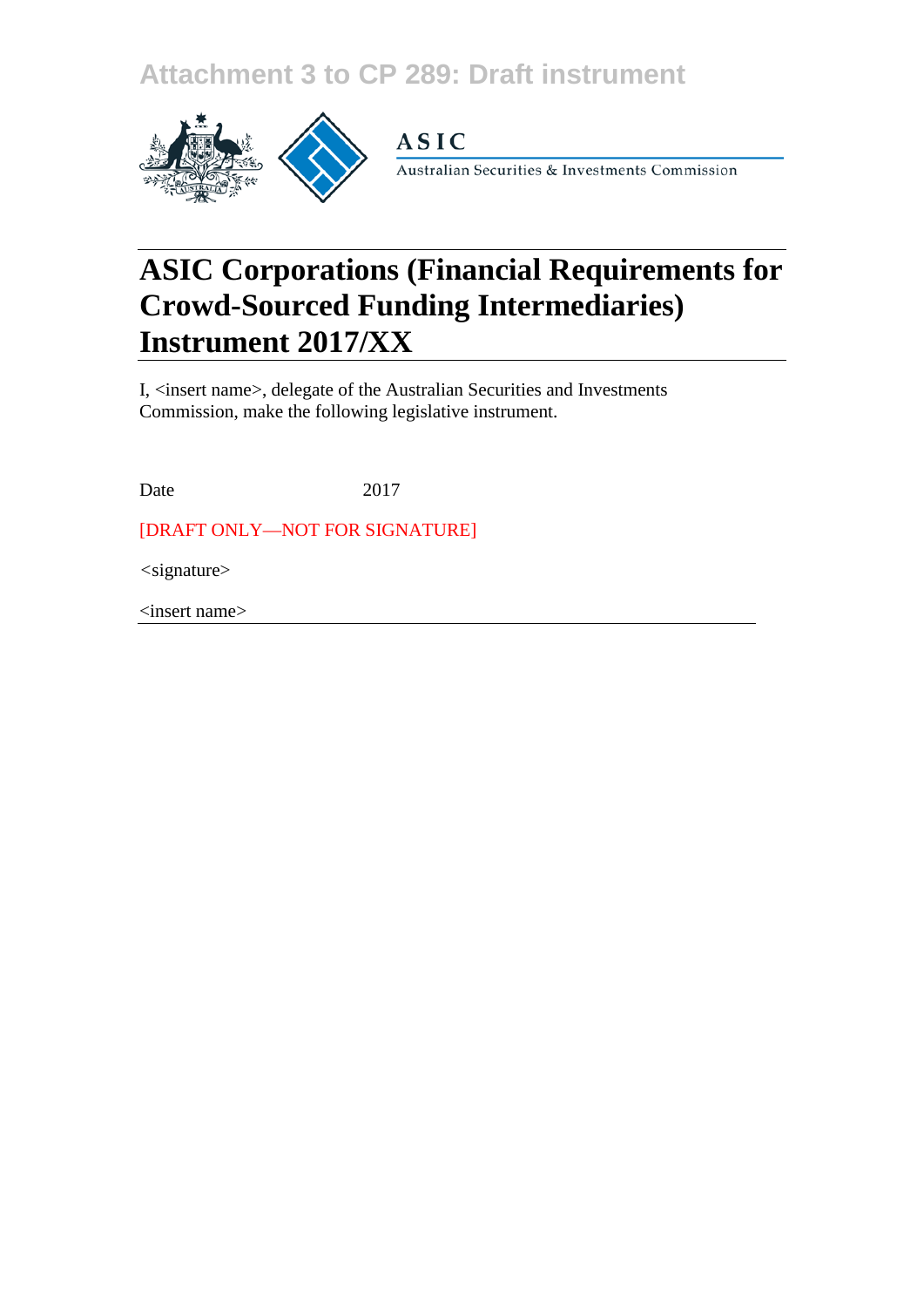## **Contents**

| <b>Part 1-Preliminary</b>                                                  |  |
|----------------------------------------------------------------------------|--|
|                                                                            |  |
|                                                                            |  |
|                                                                            |  |
|                                                                            |  |
| <b>Part 2-Declaration</b>                                                  |  |
| 5 Adequate financial resources for crowd-sourced funding intermediaries  4 |  |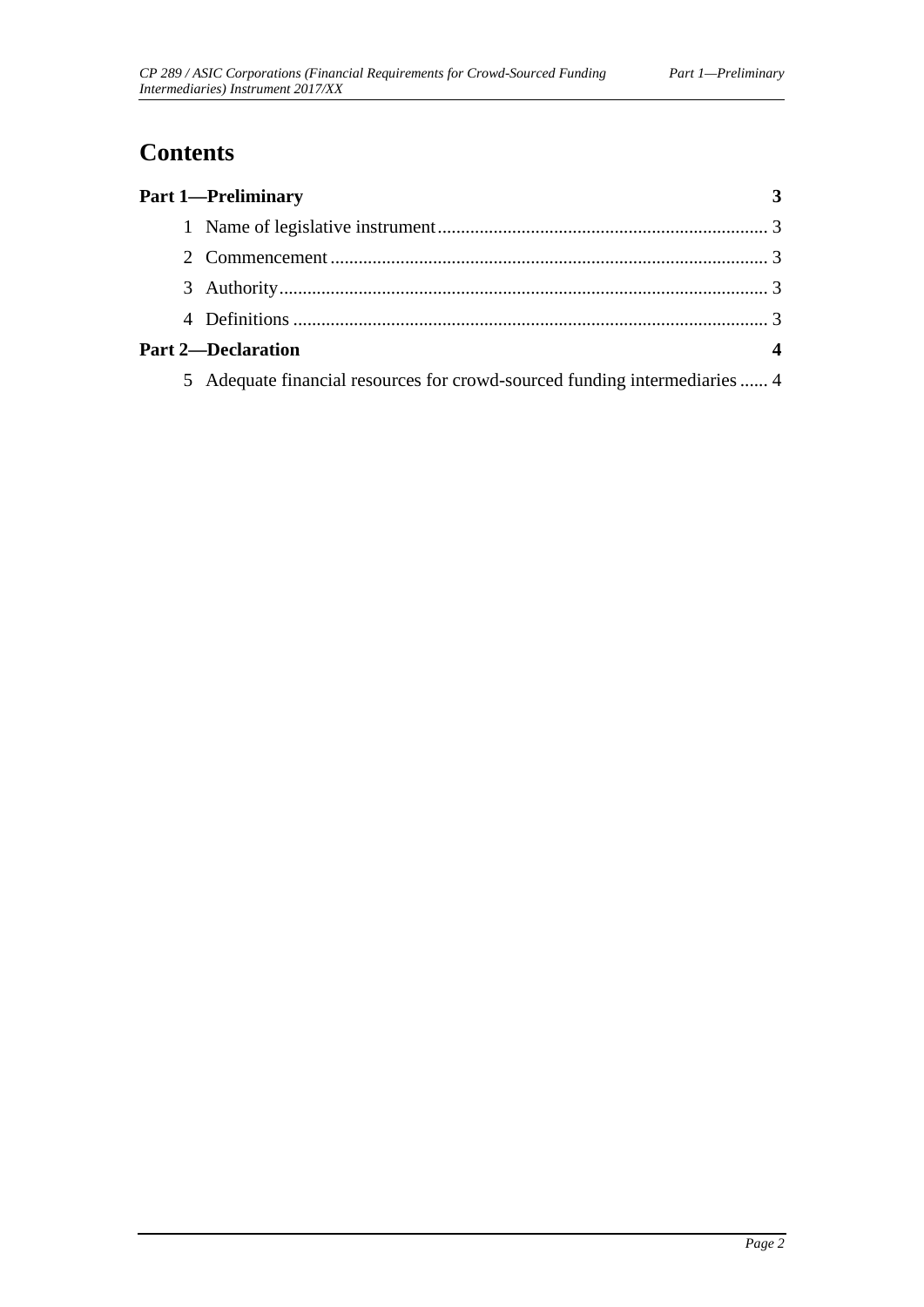### <span id="page-2-1"></span><span id="page-2-0"></span>**Part 1—Preliminary**

#### **1 Name of legislative instrument**

This is the *ASIC Corporations (Financial Requirements for Crowd-Sourced Funding Intermediaries) Instrument 2017/XX*.

#### <span id="page-2-2"></span>**2 Commencement**

This instrument commences on the day after it is registered on the Federal Register of Legislation.

Note: The register may be accessed a[t www.legislation.gov.au.](http://www.legislation.gov.au/)

#### <span id="page-2-3"></span>**3 Authority**

This instrument is made under paragraph 926A(2)(c) of the *Corporations Act 2001*.

#### <span id="page-2-4"></span>**4 Definitions**

In this instrument:

*Act* means the *Corporations Act 2001*.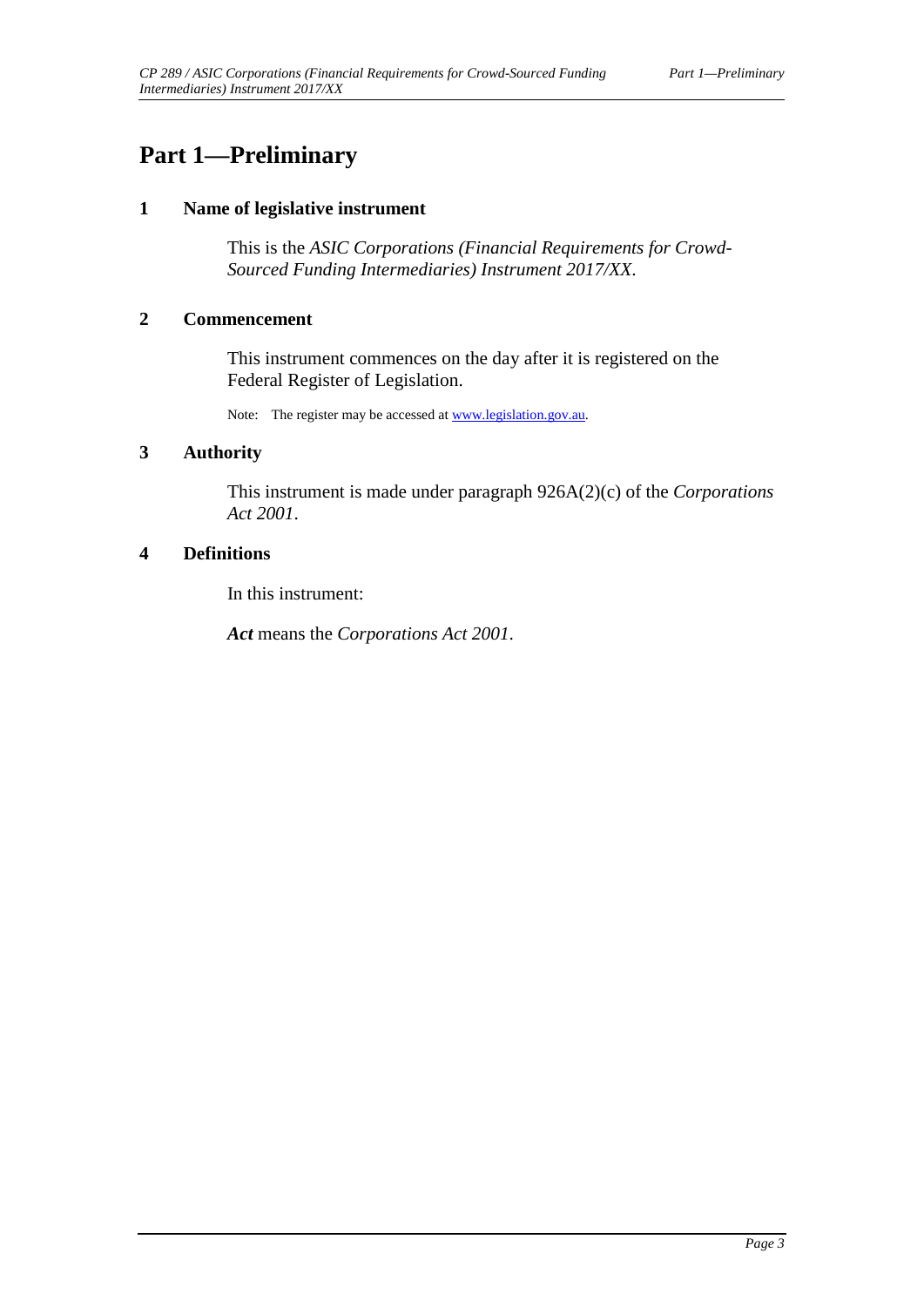### <span id="page-3-1"></span><span id="page-3-0"></span>**Part 2—Declaration**

#### **5 Adequate financial resources for crowd-sourced funding intermediaries**

Part 7.6 (other than Divisions 4 and 8) of the Act applies in relation to financial services licensees as if that Part were modified or varied by, after subsection 912AGA (as notionally inserted by ASIC Corporations (Managed Discretionary Account Services) Instrument 2016/968)), inserting:

#### **"Section 912AH Adequate financial resources for crowdsourced funding intermediaries**

- (1) This section applies to a financial services licensee that:
	- (a) holds an Australian financial services licence that authorises it to provide a crowd-funding service; and
	- (b) is not:
		- (i) a body regulated by APRA that is not required to comply with paragraph 912A(1)(d); or
		- (ii) a market participant; or
		- (iii) a clearing participant; or
		- (iv) a financial services licensee that holds an Australian financial services licence authorising it to:
			- (A) operate a registered scheme as a responsible entity; or
			- (B) operate an IDPS; or
			- (C) provide a custodial or depository service, unless subsection 912AC(5) (as notionally inserted by ASIC Class Order [CO 13/761]) applies to it; or
		- (vii) a licensee to which section 912AB (as notionally inserted by ASIC Class Order [CO 12/752]) applies.

#### *Cash needs requirement*

- (2) The licensee must:
	- (a) prepare a projection of the licensee's cash flows over at least the next 12 months based on the licensee's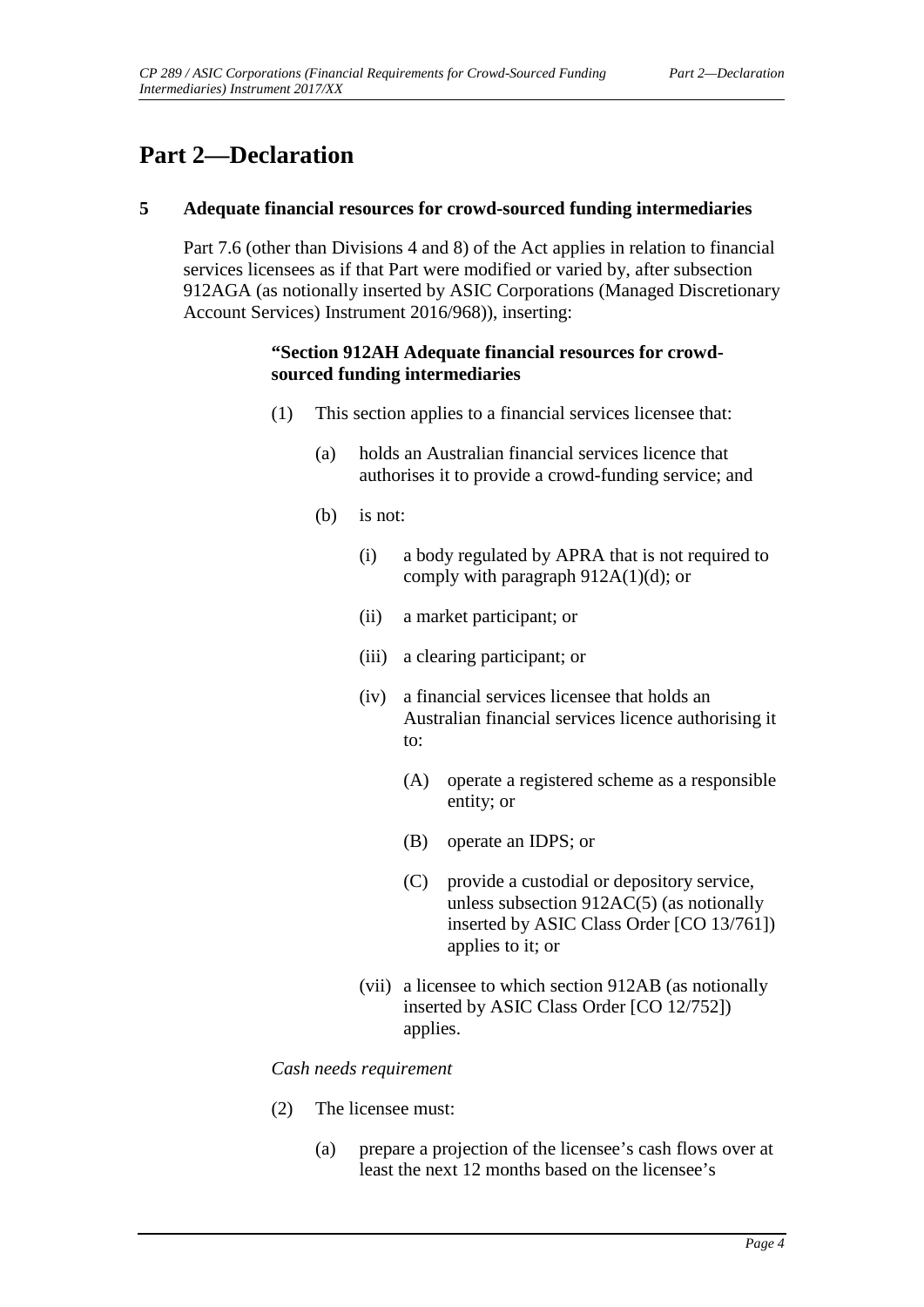reasonable estimate of what is likely to happen over this period; and

- (b) have the projection approved at least quarterly by the following persons as satisfying the requirements of paragraph (a):
	- (i) if the licensee is a body corporate—the directors of the licensee and;
	- (ii) if the licensee is a natural person—the person; and
- (c) document the calculations and assumptions used in preparing the projection, and describe in writing why the assumptions are appropriate; and
- (d) update the projection of the licensee's cash flows if:
	- (i) the projection ceases to cover at least the next 12 months; or
	- (ii) there is reason to suspect that an updated projection would differ materially from the current projection or show that the licensee was not meeting the requirements in subparagraphs (i) and (ii) of paragraph  $(3)(e)$ ; and
- (e) document whether, based on the projection of the licensee's cash flows, the licensee:
	- (i) will have access when needed to enough financial resources to meet its liabilities over the projected term of at least the next 12 months; and
	- (ii) will hold at all times during the period to which the projection relates, the amount of cash that the licensee is required to hold under paragraph (3)(f);
- (f) hold in cash an amount of at least 5% of the greater of:
	- (i) the cash outflow for the projected period of at least the next 12 months, adjusted to produce a 12 month average where the projected period is longer than 12 months; and
	- (ii) the licensee's actual cash outflow for the most recent financial year of at least 360 days for which the licensee has prepared a profit and loss statement.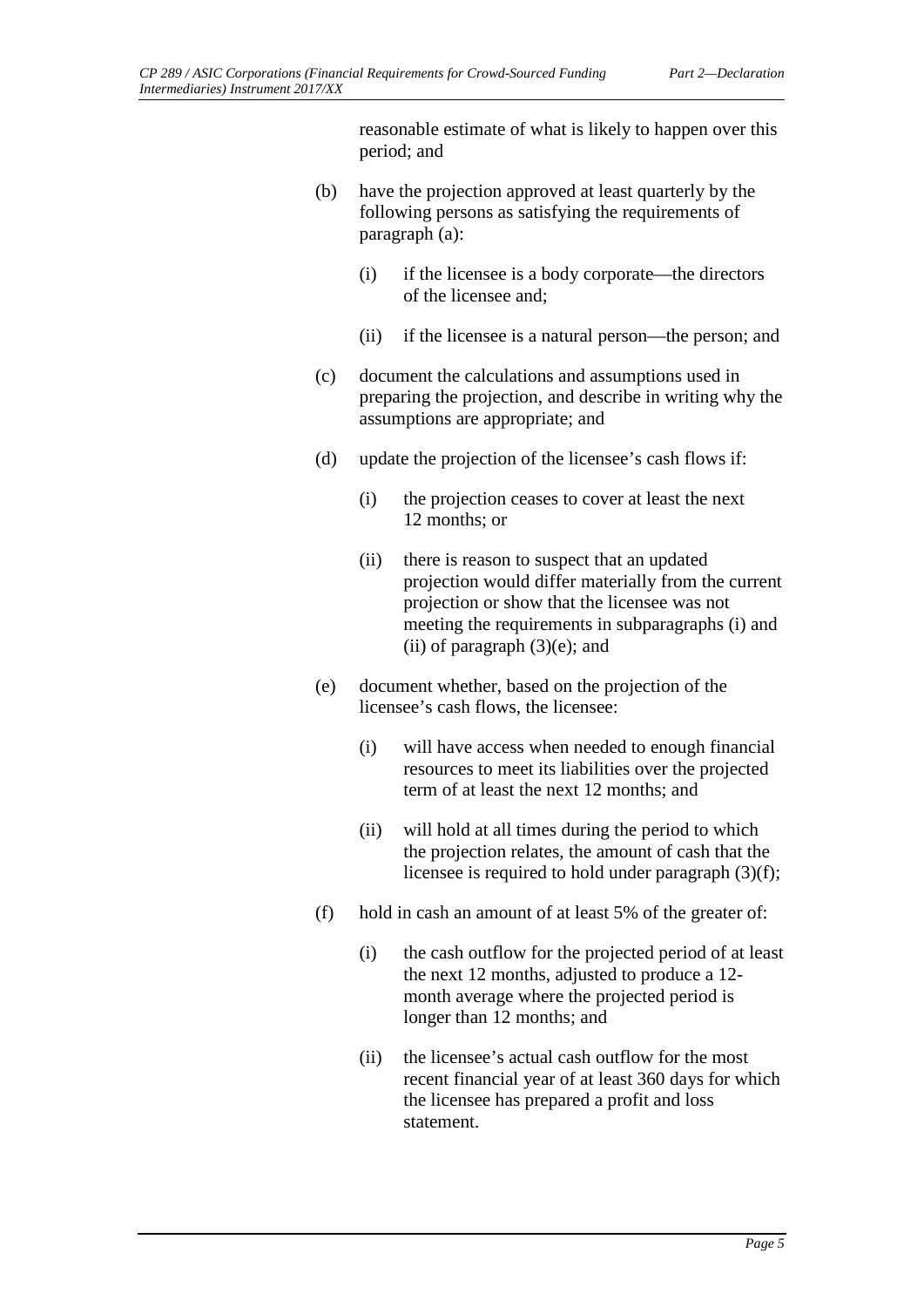*Audit opinion on financial requirements*

- (3) The licensee must lodge with ASIC a report (the *audit opinion*) by a registered company auditor addressed to the licensee and ASIC for each financial year of the licensee and any other period that ASIC directs in writing that states whether, during any part of the period for which the licensee was authorised to provide a crowd-funding service:
	- (a) in the auditor's opinion, the licensee:
		- (i) complied with paragraphs  $(2)(b)$  and  $(2)(f)$  and other financial requirements in conditions on its licence; and
		- (ii) had at all times a projection that purports to, and appears on its face to, comply with paragraph  $(2)(a)$ ; and
		- (iii) correctly calculated the projection in paragraph  $(2)(a)$  on the basis of the assumptions the licensee used for the projection; and
	- (b) following an examination of the calculations, assumptions and description prepared under paragraph (2)(c) and relied on by the licensee in complying with paragraph  $(2)(a)$ , the projections prepared under paragraph (2)(a) and the document prepared under paragraph (2)(e), the auditor has no reason to believe that:
		- (i) the licensee did not have adequate systems for managing the risk of having insufficient financial resources to comply with paragraph (2)(f) and other financial requirements in conditions on its licence; or
	- Note: Paragraph 912A(1)(h) requires a licensee (other than a body regulated by APRA that is not the responsible entity of a registered scheme) to have adequate risk management systems.
		- (ii) the licensee failed to comply with paragraph  $(2)(c)$ ; or
		- (iii) the licensee will not have access when needed to enough financial resources to meet its liabilities over the projected term of at least the next 12 months; or
		- (iv) the licensee will not hold at all times during the period to which the projection relates in cash, an amount equal to or greater than the current amount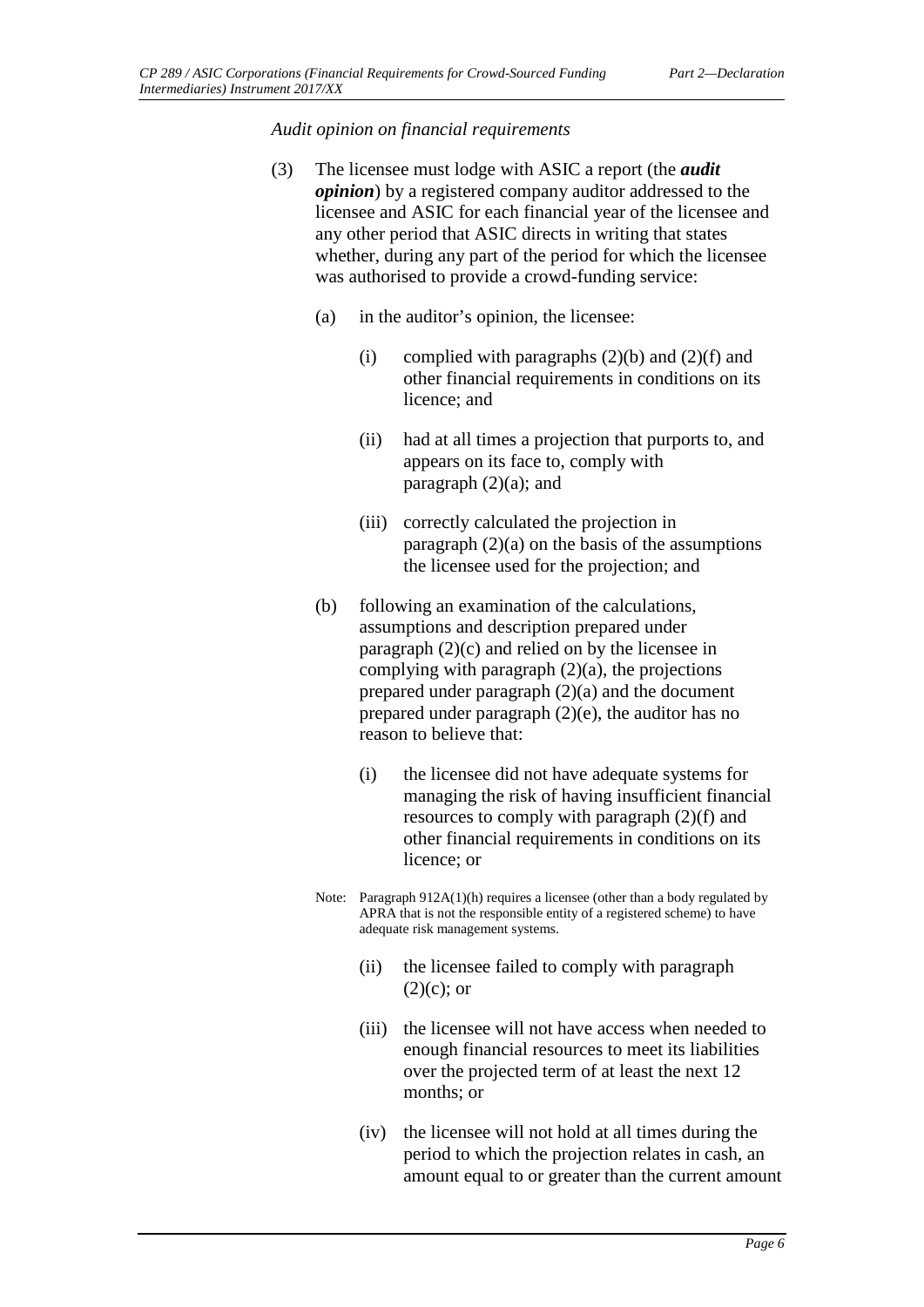the licensee is required to hold in cash under paragraph (2)(f); or

- (v) the assumptions the licensee adopted for its projection in paragraph 2(a) were unreasonable.
- (4) The audit opinion must be lodged:
	- (a) for each financial year of the licensee—with the balance sheet that the licensee is required to lodge under section 989B; and
	- (b) for any period of time that ASIC directs—by no later than the date ASIC directs in writing the audit opinion to be lodged.
- (5) A licensee to whom subsection 912AC(5) (as notionally inserted by ASIC Class Order [CO 13/761]) applies is taken to comply with section 912AC (as notionally inserted by ASIC Class Order [CO 13/761]) while the licensee complies with this section.
- (6) In paragraph (2)(f) and subparagraphs (2)(e)(ii) and (3)(b)(iv), *cash* includes:
	- (a) current assets valued at the amount of money for which they can be expected to be exchanged within 5 business days; or
	- (b) a commitment to provide money from an Australian ADI or an entity approved by ASIC in writing for the purpose of this paragraph that can be drawn down within 5 business days and when paid is not repayable for at least a month;

held by the licensee and where held as trustee of a trust if the licensee has no reason to believe that the amount will not be available to meet all of the projected cash outflows of the licensee.

*cash flow* means the licensee's own cash flow and of a trust where substantially all of the financial services business carried on by the licensee is carried on as trustee of the trust but does not include any cash flow of any other trust.

Note: The definition of cash does not apply for the purposes of this definition.

*clearing participant* means a participant (as defined in section 761A in relation to a clearing and settlement facility) in the licensed CS facility operated by ASX Clear Pty Limited (ASX Clear) that complies with the operating rules of ASX Clear that impose